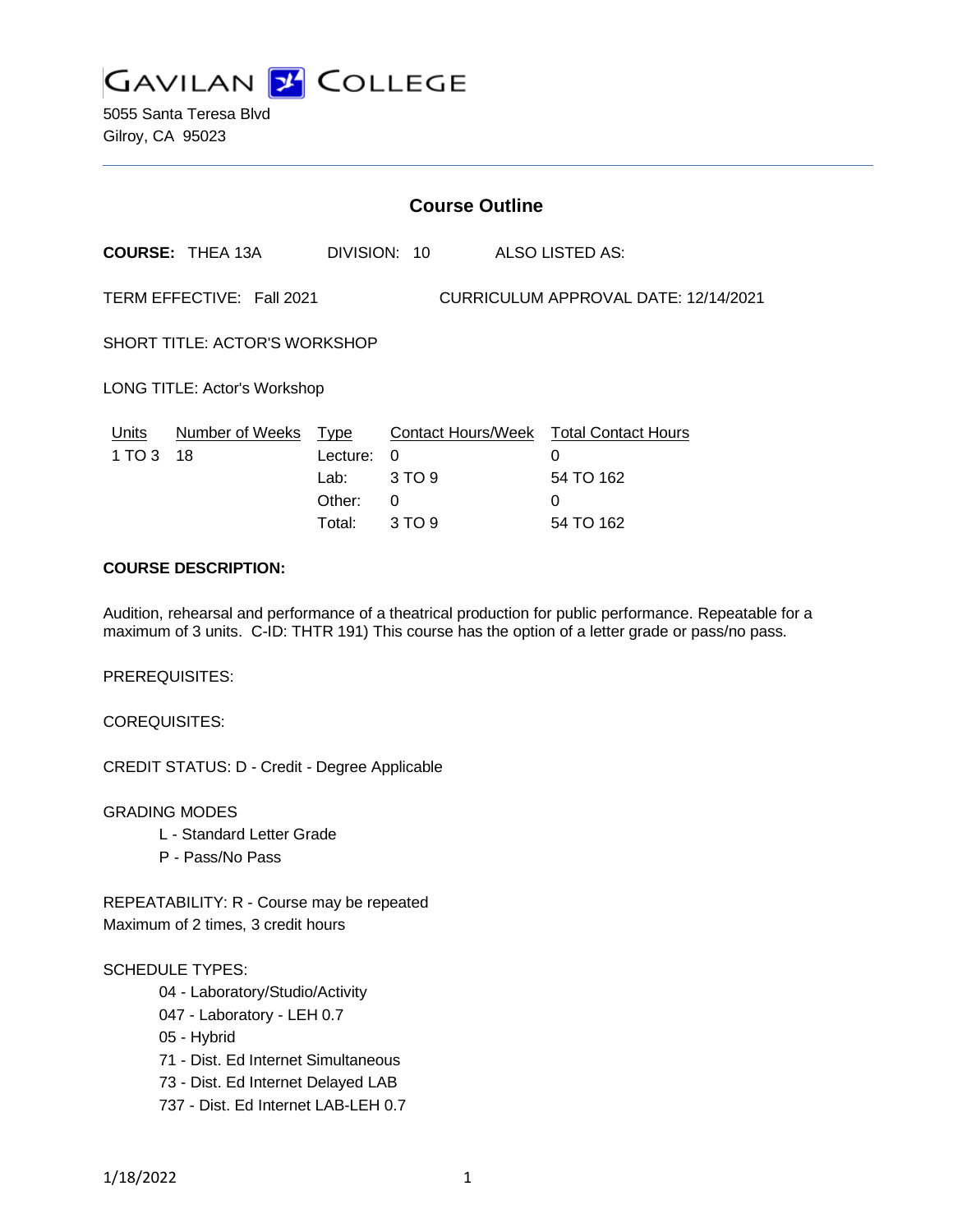# **STUDENT LEARNING OUTCOMES:**

By the end of this course, a student should:

- 1. Create, rehearse, research and perform a character in a theatrical production.
- 2. Compare and contrast the technical theater production values in a variety of venues.

## **COURSE OBJECTIVES:**

By the end of this course, a student should:

- 1. Evaluate and analyze a script for rehearsal and performance.
- 2. Create and dramatize the behavioral life of a character in rehearsal and performance.
- 3. Apply basic skills and methods to performing a role on stage.

4. Use and maintain basic production elements such as props, costumes, and furniture to create the world of a chosen play.

#### **CONTENT, STUDENT PERFORMANCE OBJECTIVES, OUT-OF-CLASS ASSIGNMENTS**

### Curriculum Approval Date: 12/14/2021

Note: Content of course varies depending on which production is selected.

2 ? 6 Hours

Introduction to the Class. Theatre and the world of the play: text and context. Topics: How to read a play text. The art of acting: introduction to physical and vocal warm-ups.

#### 4 ? 12 Hours

Auditions and Casting. Understanding the casting process. Workshops on audition techniques and coldreading skills. Assignment: Memorize and rehearse a monologue for auditions.

#### 8 ? 24 Hours

Forming an Ensemble. First read-through of performance text with cast. Table work with cast/class to discover the meaning of the text. Ensemble exercises to develop sense of unity within class/cast. The world of the play and author. Introduction to the history and socio-economic background of playwright/play text. The context of the play within the cannon of dramatic lit., where applicable. Student Assignment: Presentation on specific historic aspect/event of the play. Ex: Shakespeare's Globe theatre, Elizabethan England, Master of the Revels, etc.

### 8 ? 24 Hours

Introduction to rehearsal techniques including blocking and character development. Develop vocal and physical warm-ups. Development of character including vocal and physical adjustments. Introduction of any special skills/captivities needed for production: dance, singing, acrobatics, juggling, etc. Ex: Commedia dell'arte and the art of improvisation, masks and character

work. Assignment: Write a 5-6 page character biography for your character, including education, socioeconomic class, family and trade/employment.

### 12 ? 36 Hours

The text on stage: creating a believable world for the characters and audience. Rehearsal of play text continues including

memorization of blocking, lines and stage business. Students master rehearsal techniques and characters. Assignment: Complete performance journal including: beat break-down for each scene, objective or goal for each beat, and a 100 word paragraph about where the character was before they enter each scene.

#### 8 ? 24 Hours

Introduction to technical rehearsals. Rehearsals of the play text continue, adding supplemental technical support (lights, sound, music, special effects) as well as costumes and properties.

### 10 ? 34 Hours

Public Performances of the play. Assignment: Performances.

### 2 Hours

Final: Performance Journal and Critique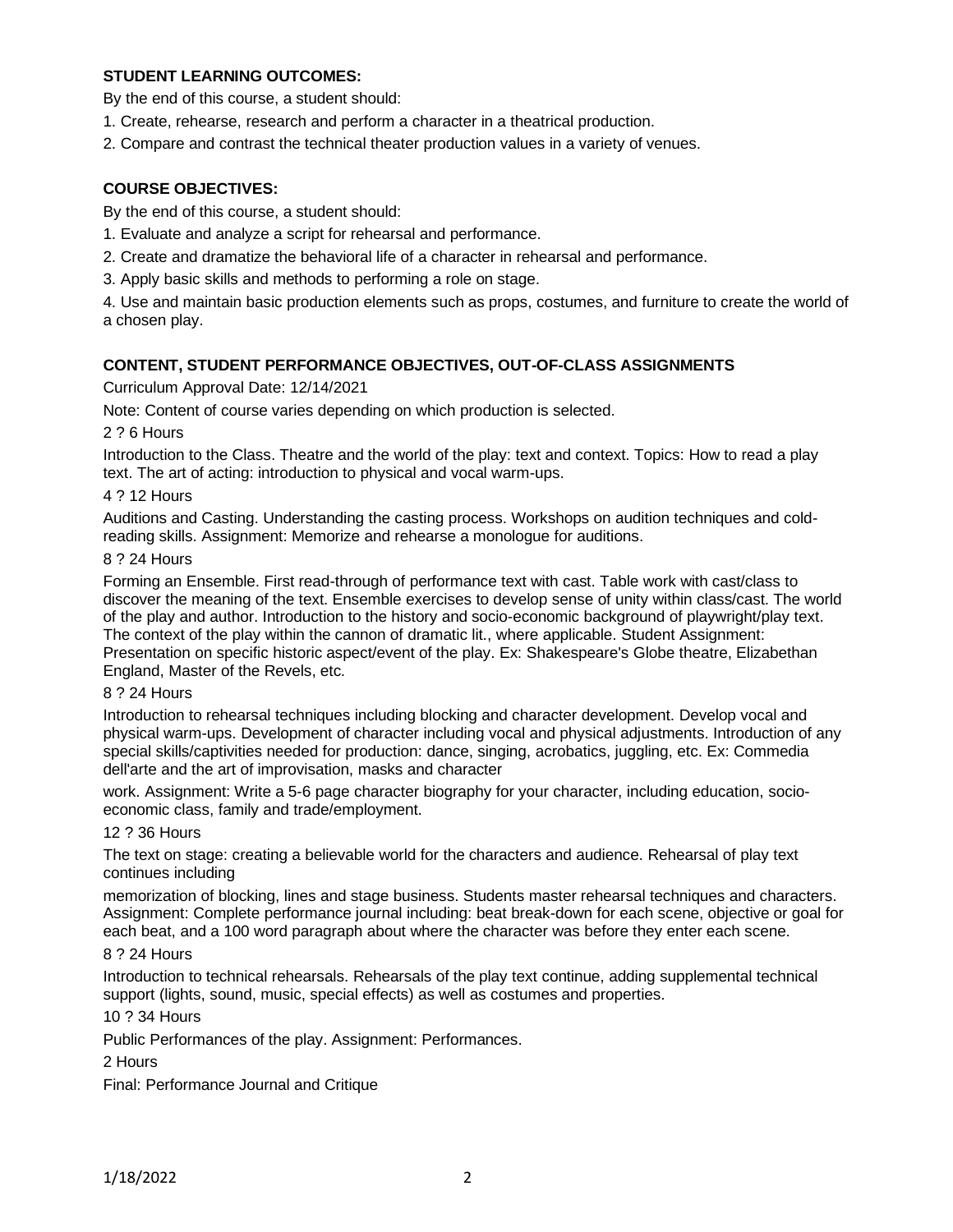# **METHODS OF INSTRUCTION:**

This course requires student actors to perform a play before an audience. Instruction centers around the rehearsal and performance of the play selected for the semester. The play is produced and directed using professional standards. The director guides the production from auditions to rehearsal and performance, giving instant feedback to the ensemble of student actors.

## **METHODS OF EVALUATION:**

Writing assignments Evaluation Percent 10 Evaluation Description 10% - 20% Critique

Problem-solving assignments Evaluation Percent 10 Evaluation Description 10% - 20% Character work/journal assignments

Skill demonstrations Evaluation Percent 40 Evaluation Description 30% - 50% Class Performance/s, Performance Exams

Other methods of evaluation Evaluation Percent 40 Evaluation Description 30% - 50% Final Group Project/Participation

## **REPRESENTATIVE TEXTBOOKS:**

"The Playboy of the Golden West", M. Isabel Cruz, (currently unpublished), 2020. ISBN:

Rationale: Please Note: Each term we select and research a different play for 13 A-D. Past productions/texts include: The Taming of the Shrew (Shakespeare), Godspell, A Funny Thing Happened on the Way to the Forum and Lend Me a Tenor. Play texts are supplemented by background/history readings supplied by the instructor.

12th Grade Verified by: JLH

Different Every Night: Rehearsal and Performance Techniques for Actors and Directors: Freeing the Actor, Mike Alfreds, Nick Hern Books, 2017.

ISBN: 1854599674 Rationale: This is the C-ID recommended textbook. 12th Grade Verified by: Publisher

## **RECOMMENDED MATERIALS:**

Cohen, Robert; Acting One/Acting Two; McGraw/Hill; 2015. This is the textbook used in THEA 12A Acting I and THEA 12B Acting II.